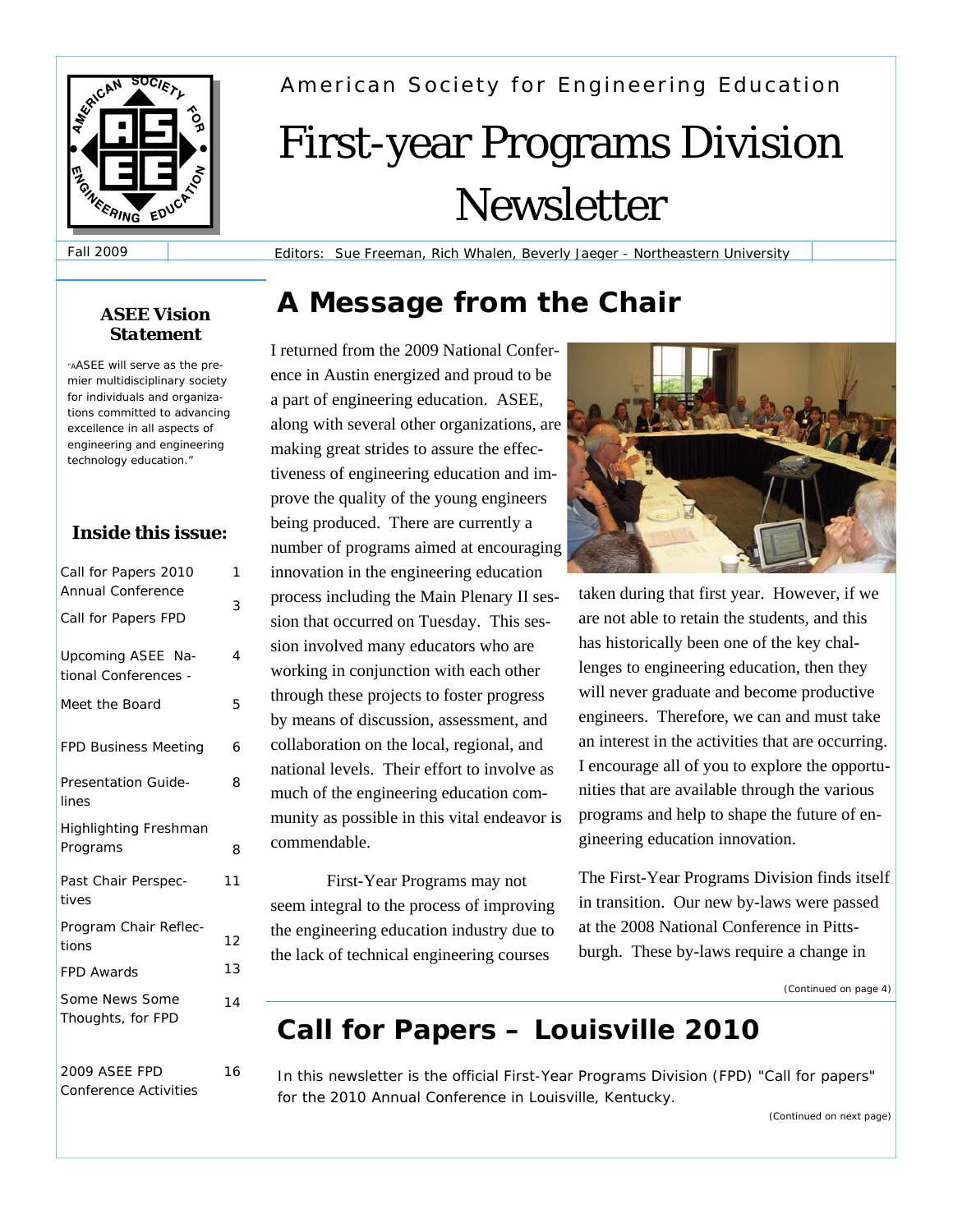# **Call for Papers – Louisville 2010**

*(continued from previous page)*

Abstract submission, the initial step in getting a paper accepted for the conference, has already begun and **abstract submission will close on October 9th**. Please see the details on the page below that outline the requirements for abstracts and papers.

Abstracts and papers will be submitted via the *improved* ASEE SmoothPaper system: (http://www.asee.org/ smoothpaper) according to ASEE deadlines which will soon be published on the website. Please view the link below for an update.

#### **http://www.asee.org/conferences/annual/2010/Call-for-Papers.cfm**

Since the system is new, it is important to have abstracts ready somewhat before the deadline, and submit them at least a couple of days early, just to be safe. Leave the last-minute crisis management to others!

#### **General Author Deadlines**

| Abstract Submission               | October 9, 2009                    |
|-----------------------------------|------------------------------------|
| Abstract Status Notifications     | December 4, 2009                   |
| Draft Paper Submission            | December 7, 2009 - January 8, 2010 |
| Draft Paper Status Notifications  | February 26, 2010                  |
| Final Paper Submission            | February 26 - March 12, 2010       |
| Accepted Pending Changes upload   | March 12-19, 2010                  |
| Accepted Pending Changes decision | March 26, 2010                     |
| Proceedings/Copyright Transfers   | April 2, 2010                      |
| Author Registration Deadline      | April 2, 2010                      |
| <b>Housing Deadline</b>           | TBA                                |

Note that the FPD has a Publish-to-Present requirement. What this means to authors is that if your abstract is accepted, you are **not** guaranteed a spot in a technical session to present your work. To be assured of a place on the program, you must write, submit, and re-submit, if required, a paper deemed acceptable by the reviewers assigned to your paper topic.

All abstracts and papers will be peer-reviewed. The reviewers will include members of the FPD Executive Board, session chairs for the conference, and volunteer reviewers.

### **It is not too late to volunteer to be a reviewer or session moderator. Please contact Chris Rowe at chris.rowe@vanderbilt.edu if you are interested in serving in either or both of these capacities.**

The First-Year Programs Division is proud to encourage quality papers and presentations: in addition to first and second place best paper awards *with new increased \$cash awards\$*, there are awards for the best presentation and for the best STUDENT presentation. The authors and presenters will receive a check and a suitable award at the FPD business meeting in Louisville. We look forward to seeing you there!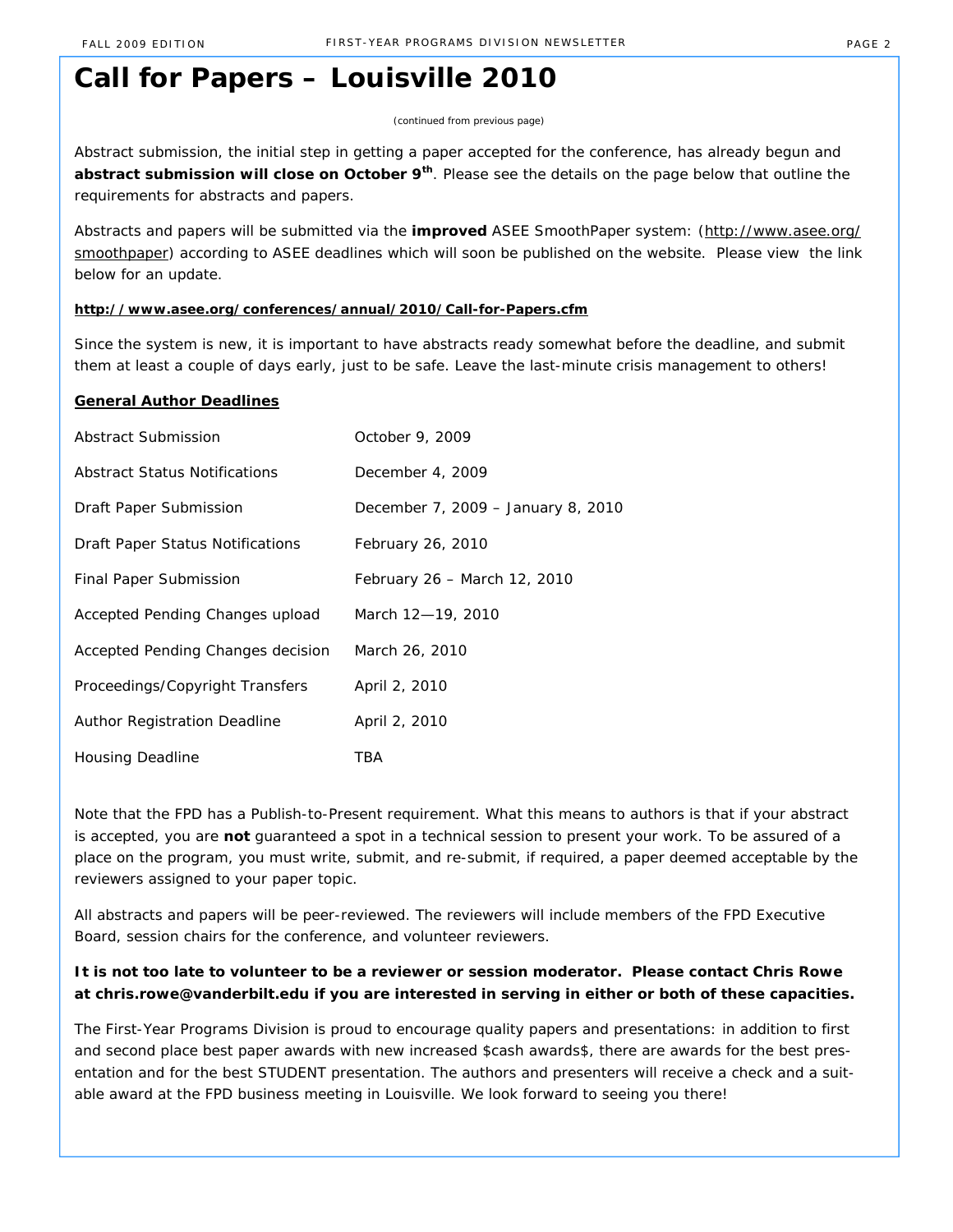## **FIRST-YEAR PROGRAMS DIVISION 2010 CALL FOR PAPERS**

The First-Year Programs Division (FPD) seeks papers relating to educational activities associated with first-year engineering students, including freshman and transfer students. Topics under consideration include those below, and papers on other pertinent topics are very welcome.

## **Topic Suggestions:**

- Innovative approaches to first-year engineering education,
- Insights into teaming, group work, and team/member assessment,
- Creative problem-solving courses and/or related teaching activities,
- Project-based and hands-on courses and/or related teaching activities,
- Instructional use of computers and computer software,
- Integrating engineering design into the freshman year,
- Integrated curricula for the freshman year,
- Advising, student services, and orientation programs,
- Retention strategies and programs,
- Pre-college programs and experiences,
- Managing transfers and January admissions,
- Linkages with 2-year and junior college institutions, and
- Linkages with K-12 education

Due to the competitiveness of publication in the First-Year Programs Division, the quality of abstracts submitted is of utmost importance. As the reviewers are required to evaluate numerous submissions in a short time frame, below are some guidelines and features authors may want to incorporate in order to help the reviewers gain a better understanding of the nature of the work submitted. As each author's potential for contribution to ASEE through the FPD is unique, all of the additional guidelines do not have to be met.

## **Minimum Requirements:**

- Extended abstracts of up to one full page of text are customary (750-800 words).
- This is a blind submission and blind review. Do not include the names of institutions or authors anywhere in the abstract.

## **Additional Guidelines and Suggestions:**

- As appropriate, include the pedagogical theory or approach being used;
- Indicate the form that your outcome(s) will take as appropriate;
- As applicable, methods of assessment should be made clear;
- A second page may be used to include a graph or image to clarify the nature of your work or to include limited references to indicate a basis for the work undertaken.

Peer review occurs for both abstracts and papers. Abstract acceptance does not guarantee acceptance of the paper. The First-Year Programs Division has a Publish-to-Present requirement and final papers must be written and accepted in order for the work to be presented at the 2010 ASEE Annual Conference in Louisville. Submission of abstracts and final papers will be via the SmoothPaper system and in accordance with ASEE published deadlines.

## **For more information, contact:**

Christopher Rowe (2010) Mechanical Eng, Education Dept Vanderbilt University chris.rowe@vanderbilt.edu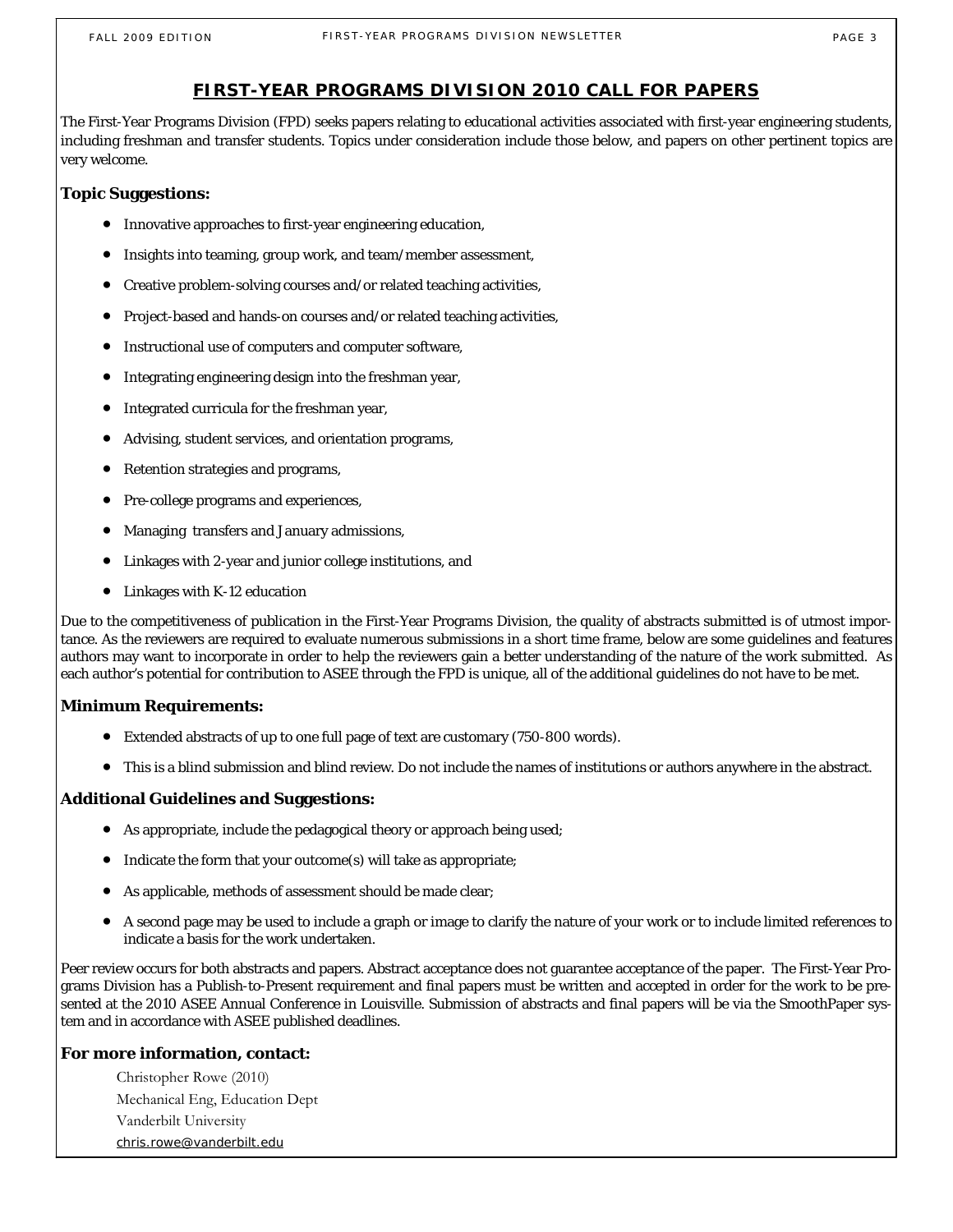#### **Message from the Chair** (continued from page 1)

our election process as well as our leadership succession plan. After much discussion, the executive board formulated and successfully implemented a plan to move our division closer to compliance with the by-laws. FPD now has a full and functional executive board and a better understanding of the new process as outlined in the by-laws. With any luck the transition will be completed at the 2010 National Conference in Louisville. Thank you to our members for their patience during this challenging time.

I have thoroughly enjoyed working with the executive board and all of the members of the First-Year Programs Division. I look forward to more excellent programs and creative ideas that can be borrowed to improve the educational experience of my students. See ya'll in Louisville!

~Kris Craven, Tennessee Tech University First-Year Programs Division Chair kcraven@tntech.edu

*Attendees at FPD Sessions 2009*





#### **FUTURE CONFERENCES:**

**FIE: 2009 Frontiers in Education Conference:** *"Imagining and Engineering Future CSET Education"* October 18 – 21, 2009 San Antonio, TX

## **Annual ASEE Global Colloquium on Engineering Education:**  October 12-15, 2009 Hosted by Budapest Polytechnic Budapest, Hungary

## **Conference for Industry and Education**

**Collaboration (CIEC):**  *"Preparing the Workforce for the Global Marketplace"* February 3-5, 2010 Palm Springs, CA

#### **Upcoming Annual ASEE Conferences!:**

2010 ASEE Annual Conference & Exposition June 20 - 23, 2010 - Louisville, KY Kentucky International Convention Center

2011 ASEE Annual Conference & Exposition June 26 - 29, 2011 - Vancouver, BC, Canada

2012 ASEE Annual Conference & Exposition June 17 - 20, 2012 - San Antonio, TX

*It is not too early to put Vancouver on your calendar ;-)*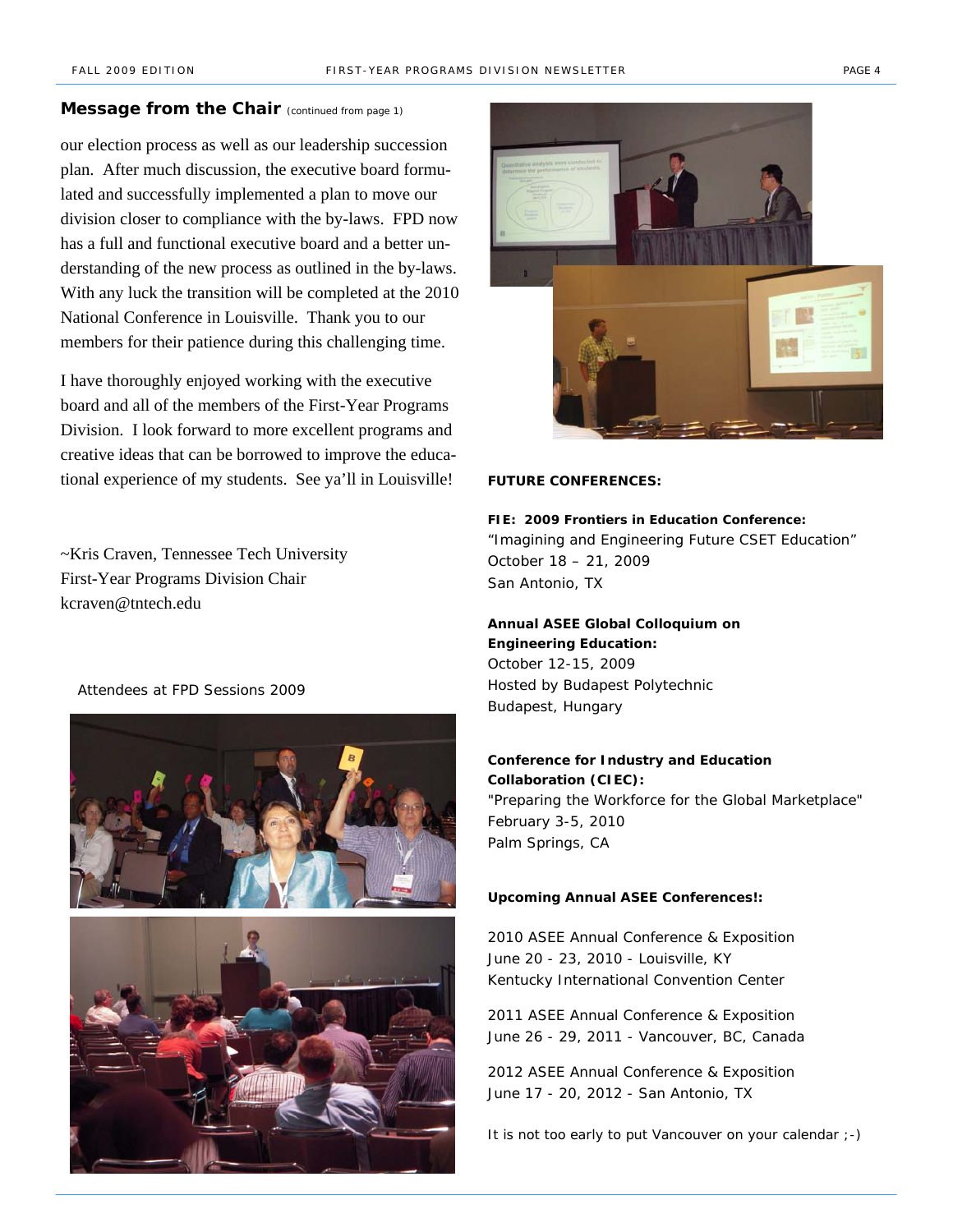

*Members of the 2009-2010 Executive Committee are (left to right) Scott Moor (Secretary/Treasurer), Sandy Wood (Past Chair), Beverly Jaeger, Robin Hensel, Jean Kampe, Kris Craven (Chair), Richard Whalen, Chris Rowe (Program Chair), Richard Freuler (Program Chair Elect)*

#### **Meet the Board**

The First-Year Programs Division By-laws provide for an Executive Committee to administer the affairs of the division and to formulate policy. This committee has eight members elected by the FPD membership for terms of four years each, with the terms staggered so that two members are elected each year. Elections are held each year at the Division Business Meeting during the Annual Conference. Officers for the division are selected by the Executive Committee from its eight members at the Annual Conference prior to the business meeting. The officers include the Chair, Program Chair, Program Chair-Elect, Secretary and Treasurer. In recent years the positions of Secretary and Treasurer have been combined into a single position. The By-Laws provide for a succession from Program Chair-Elect to Program Chair and then to Division Chair over a three-year period. Following a term as Chair, the past chair remains on the Executive Committee for an additional year and becomes the ninth member of the committee unless his/her term on the committee has not yet expired.

We welcomed Rich Whalen and Robin Hensel to the FPD Executive Committee at the Division Meeting in Austin. The entire 2009-2010 Executive Committee is pictured in the photo above which was taken following the Division Business Meeting. Contact information for each member of the executive committee is provided here. The number in parentheses indicates the year each member is scheduled to rotate off the board. At the 2009 Annual Meeting

in Louisville we have elections to serve a four-year term on the board. If you are interested in being nominated please let current past chair Sandy Wood know.

#### **Meet the Board** (continued)

#### **Chair**

Kristine Craven (2010) Basic Engineering Program Tennessee Technological University kcraven@tntech.edu

#### **Program Chair**

Christopher Rowe (2010) Mechanical Eng, Education Dept Vanderbilt University chris.rowe@vanderbilt.edu

#### **Program Chair, Elect**

Richard Freuler (2011) Engineering Education Innovation Center Ohio State Freuler.1@osu.edu

#### **Secretary/Treasurer**

Scott Moor (2010) Mechanical Engineering IU Purdue Fort Wayne moors@ipfw.edu

#### **Past Chair**

Sandy Wood (2010) Freshman Engineering Program University of Alabama swood@coe.eng.ua.edu

*(Continued on next page)*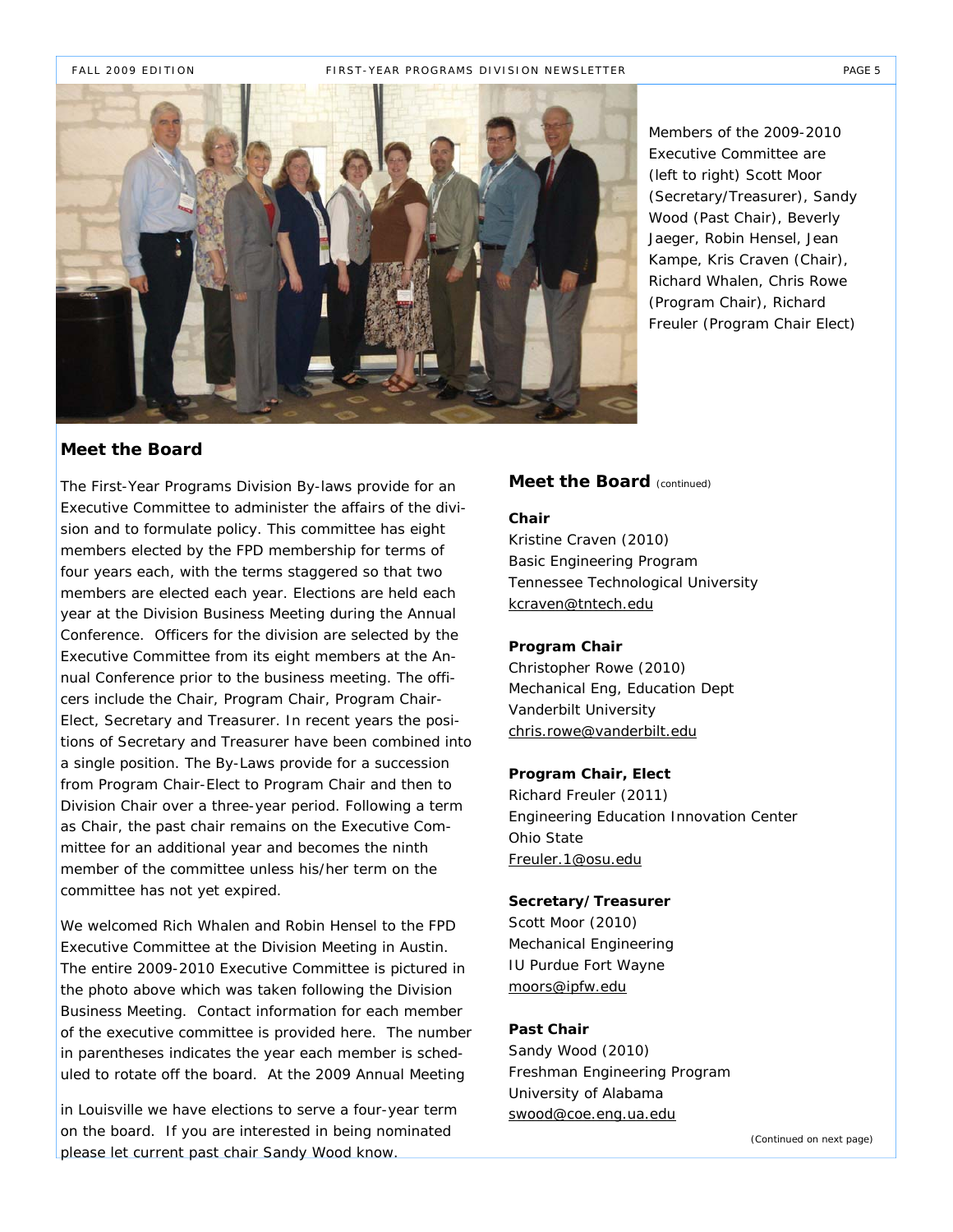## **Meet the Board** (continued from previous page)

#### **Members at Large**

Beverly Jaeger (2011) Mechanical and Industrial Engineering, Northeastern University bkjaeger@coe.neu.edu

Jean Kampe (2012) Engineering Fundamentals Michigan Technological University kampej@mtu.edu

Rich Whalen (2013) Mechanical and Industrial Engineering, Northeastern University whalen@coe.neu.edu

Robin Hensel (2013) West Virginia University Robin.hensel@mail.wvu.edu

> *FPD Business Meeting 2009 Austin, TX*





## **American Society for Engineering Education First-Year Programs Division**

#### **Minutes of the Division Business Meeting at the ASEE 2009 Annual Conference in Austin, TX**

#### **June 14, 2009**

- 1. Chair, Sandy Wood called meeting to order. Executive Committee members in attendance were: Kris Craven, Rick Freuler, Beverly Jaeger, S. Scott Moor, Chris Rowe, and Sandy Wood. Past Chair Gunter Georgi was at the PIC III meeting and joined this meeting later.
- 2. Agenda was provided and approved.
- 3. A review of officer's history, board terms and the transition to the new by-laws was conducted. A chart was developed that shows the officer progression and board membership by year. This chart also lists the method of appointment. This chart is attached separately.
- 4. Elections and succession:

| The following offices are filled by succession: |             |
|-------------------------------------------------|-------------|
| Past Chair:                                     | Sandy Wood  |
| Chair                                           | Kris Craven |
| Program Chair                                   | Chris Rowe  |

The board elected Rick Freuler as Vice Chair Elect.

Newsletter Editors Susan Freeman, Beverly Jaeger, and Rich Whalen agreed to continue on for another year.

- 5. Elections by membership. It was determined that the following positions need to be elected by the membership at Tuesday's Business Meeting. First, to aid in the transition to the new bylaws the following positions need to be filled
	- Vice Chair No Vice Chair Elect was Elected last year because we were under the old by-laws. Chris Rowe is the Program Chair and is therefore the Board's recommendation for this position
	- Board Member to fill a one year vacancy  $-\textbf{Due}$ to his current board term running out, Chris Rowe needs to be elected to a new term. A one year vacancy available this year is the ideal slot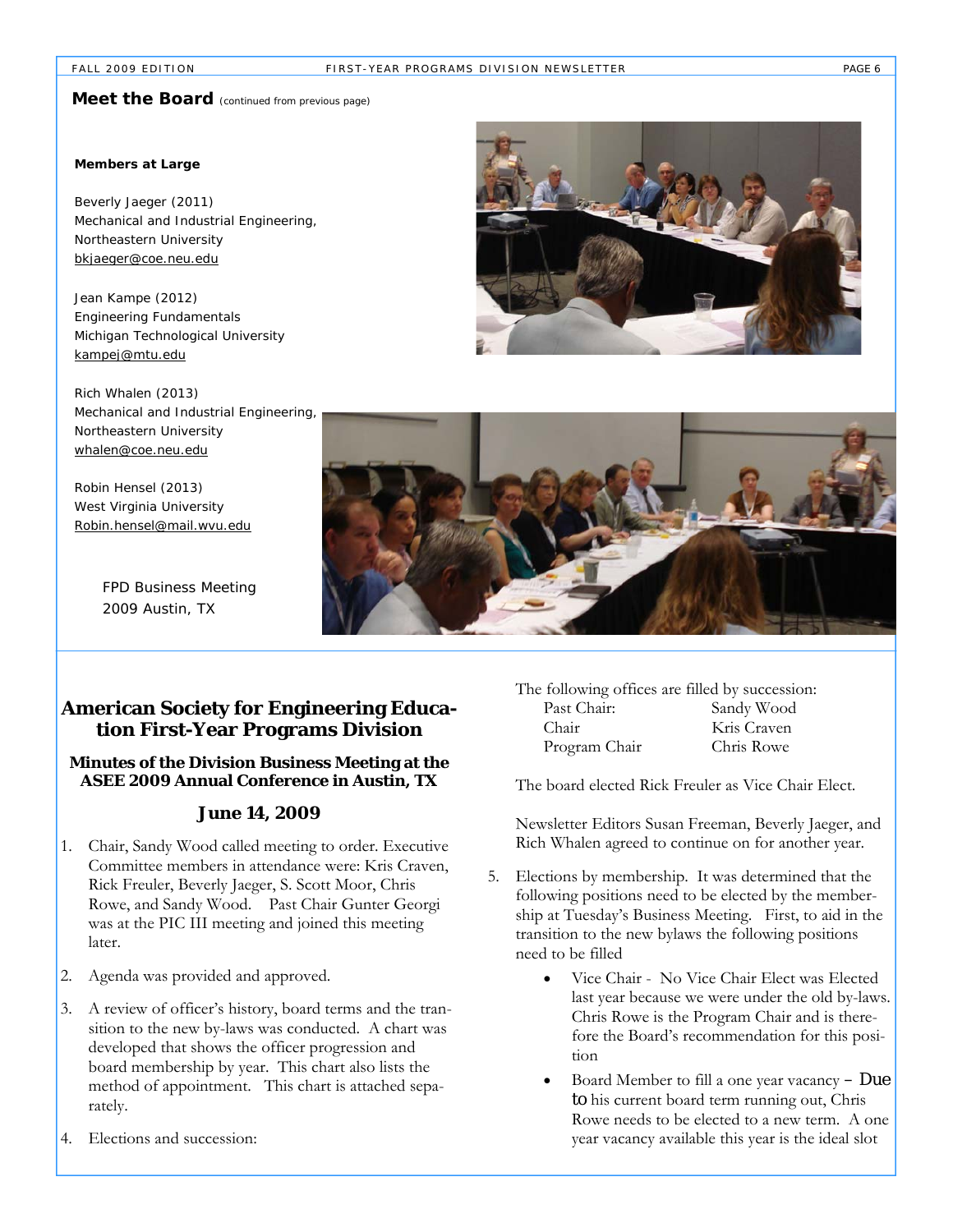#### **FPD 2009 Business Meeting Minutes** *(continued from previous page)*

for him. This will not be necessary in future years because the new bylaws extend board members terms automatically when they are continuing as an officer.

Program Chair Elect – Finally it is recommended that, Rich Freuler, the Vice Chair Elect, be elected by the membership to Program Chair Elect to make his role clear in this transition year.

In addition the following positions need to be filled every year.

- Secretary/Treasurer Scott Moor has indicated he is interested in continuing in this position.
- 2 regular Board Members for 4 year terms-Robin Hensel and Rich Whalen have indicated their interest in being on the board.

The above information was forwarded to the chair of the Nominating Committee Chair, Gunter Georgi, to prepare complete nominations for Tuesday's Business Meeting.

- 6. The minutes of the 2008 Business meeting and Executive Board meeting were approved with minor modifications.
- 7. Treasure Report A 5.5 % decrease in dues income from FY07 to FY 08, reflects an equivalent decrease in membership. This is simply a reversal of the gain we had last year (FY06 to FY07). Last fiscal year (2008) the division spent  $\sim$  \$1,000 more than we took in. However, much of this is due to delayed expenses. Last year was at the old dues. No expenses have been paid yet this year but an estimate of income & expenses indicates they are approximately equal.

Current balance in operating account is \$790. However, known commitments will spend this amount out by the end of the fiscal year. Current balance in BASS account is just over \$9,000. Treasure's report was Accepted.

8. Kris Craven, Program Chair for 2009 gave the program chair report. There were 73 abstracts submitted, 62 abstracts were accepted, 43 full

papers submitted, and 38 final papers were accepted. There are a total of 10 sessions with 3 to 4 papers/session. We did not use a poster session this year.

Annual Conference Awards were announced and are shown in the separate list of awards presented at the 2009 ASEE meeting. Voting for a second and third place paper was very close for the third year in a row. It was proposed that the third place paper be give the same cash award (\$100) as the second place paper. APPROVED.

- 9. The board noted the excellence of the Newsletter and thanked the editorial team for their work. Beverly Jaeger reminded the board that they can only continue to prepare the newsletter with the timely submittal of all materials.
- 10. Gunter Georgi reported on the PIC 3 meeting.
	- Smooth paper has had some difficulties and the board is considering a change. For the next year they will add an additional support position. They are hoping to roll out a new system in 2010/2011.
	- Full time membership in ASEE is down by 1.2 %. Meeting attendance is down by approximately 10%. Both likely due to the current economy.
	- A task force on sustainability is being put together and the board is looking for interested individuals.
	- There have been some problems with papers submitted to multiple divisions and also with some plagiarism. These problems should be watched for in the review process.

Respectfully submitted,

 $\sim$  S. Scott Moor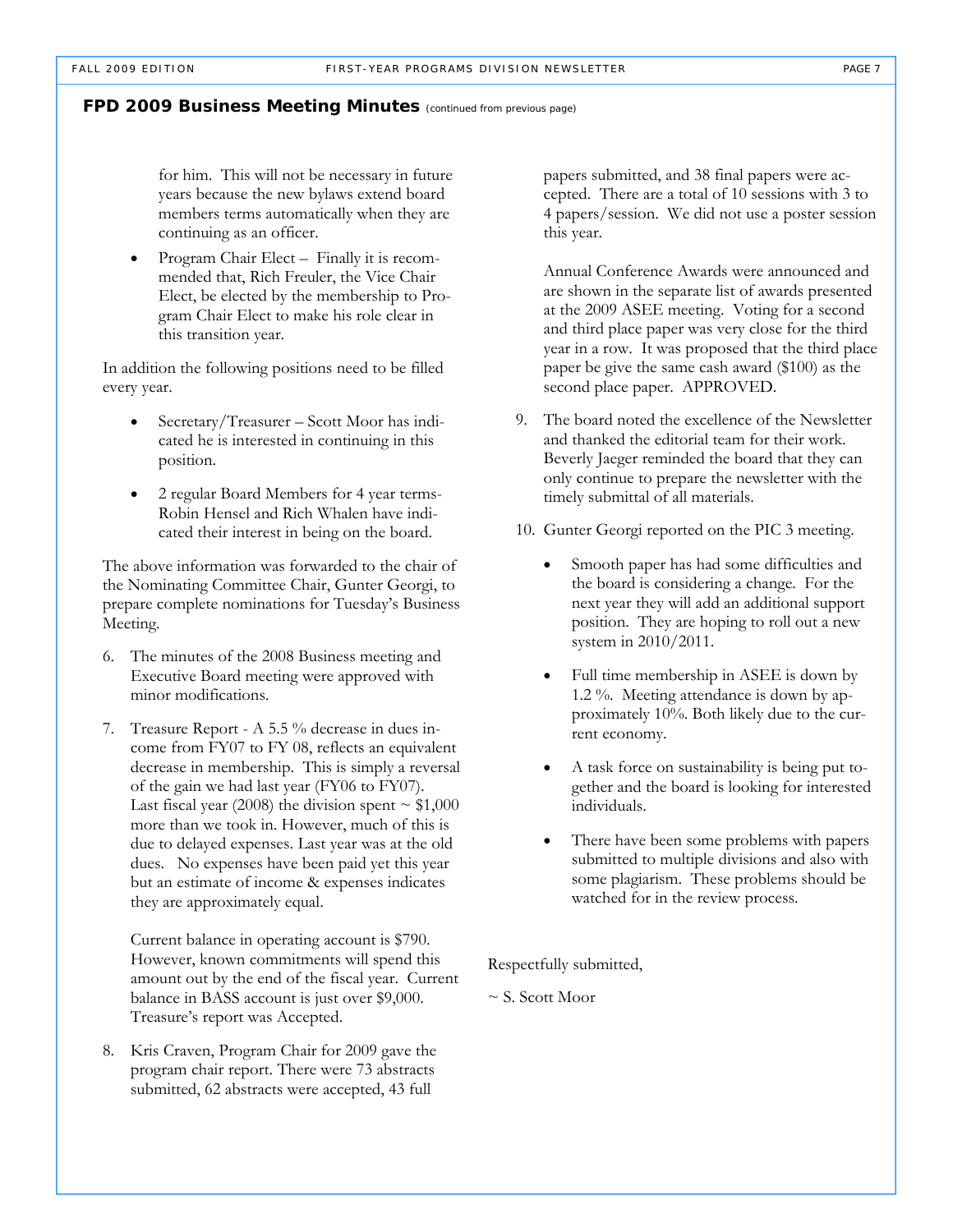#### **Guidelines for Presentations—Some Thoughts**

As we reflected on this conference and others events that we attend, many agreed that it might be time to review and rethink again about presentation guidelines. We try to emphasize these to our students, but may forget them from time to time ourselves. So in this article, we have summarized some basic points but also included some links that really showed us what a great presentation might look like.

The FPD moderators and the Program Chair may decide to send some presentation guidelines and/or requirements, so be looking for those as you prepare. One specific suggestion is to repeat the title slide at the end of the presentation for review and contact. Also, the ASEE FPD website may contain similar information for you to refer to next Spring. So happy presenting!

#### **Top Ten Slide Tips:**

- 1. Keep it Simple
- 2. Limit Bullet points and text
- 3. Limit transitions and builds (animation)
- 4. Use high quality graphics
- 5. Have a visual theme, but avoid using PowerPoint templates
- 6. Use appropriate charts
- 7. Use color well
- 8. Choose your fonts well
- 9. Use video or audio
- 10. Spend time in the slide sorter



So here are some of those links:

http://www.garrreynolds.com/Presentation/slides.html

http://www.the-eggman.com/writings/keystep1.html

*Below is one of a series of articles highlighting freshman engineering courses at different universities:* 

#### **Highlighting Freshman Programs: Southern Illinois University at Carbondale**



## **College of Engineering**

## **Implementing Change in First- and Second Year Engineering Programs at SIUC**

Southern Illinois Normal University, chartered in 1869, began instruction in 1874 in Carbondale. The school's changing mission resulted in renaming the original institution to Southern Illinois University and in 1970, officially becoming Southern Illinois University Carbondale (SIUC).

Today, SIUC enrolls 15,980 undergraduate and 4,693 graduate and professional students. The institution is comprised of eight colleges and two professional schools (i.e., Law and Medicine). The College of Engineering offers four-year Bachelor of Science degrees in Civil Engineering, Computer Engineering, Electrical Engineering,

Mechanical Engineering, Mining Engineering, Engineering Technology, and Industrial Technology. At the graduate level, MScience Degrees in 6 programs, and PhD's in two programs.

 An analysis of student demographics reveals a number of challenges that the University and College must overcome in order to reach its educational goals. For approximately 40 percent of students, neither parent has a college degree. Nearly 50 percent of SIUC's undergraduate students come from counties in and around Chicago, where competition for students is high, and only 40 percent originate from southern Illinois. The southern Illinois region itself is characterized by a low population density, low average income, and high unemployment. The region's primary economic resource, coal, is suffering from environmental constraints and production cost issues. The College of Engineering, and the University as a whole, has been plagued by low student retention rates and correspondingly low graduation rates that are, at least in part, associated with these factors.

 In 2006, faculty from the SIUC College of Engineering, along with collaborators from the College of Education and Human Services and the College of Science, received a grant from the National Science Foundation to increase its graduation rate and, in turn, raise the number of students obtaining Bachelor of Science degrees in STEM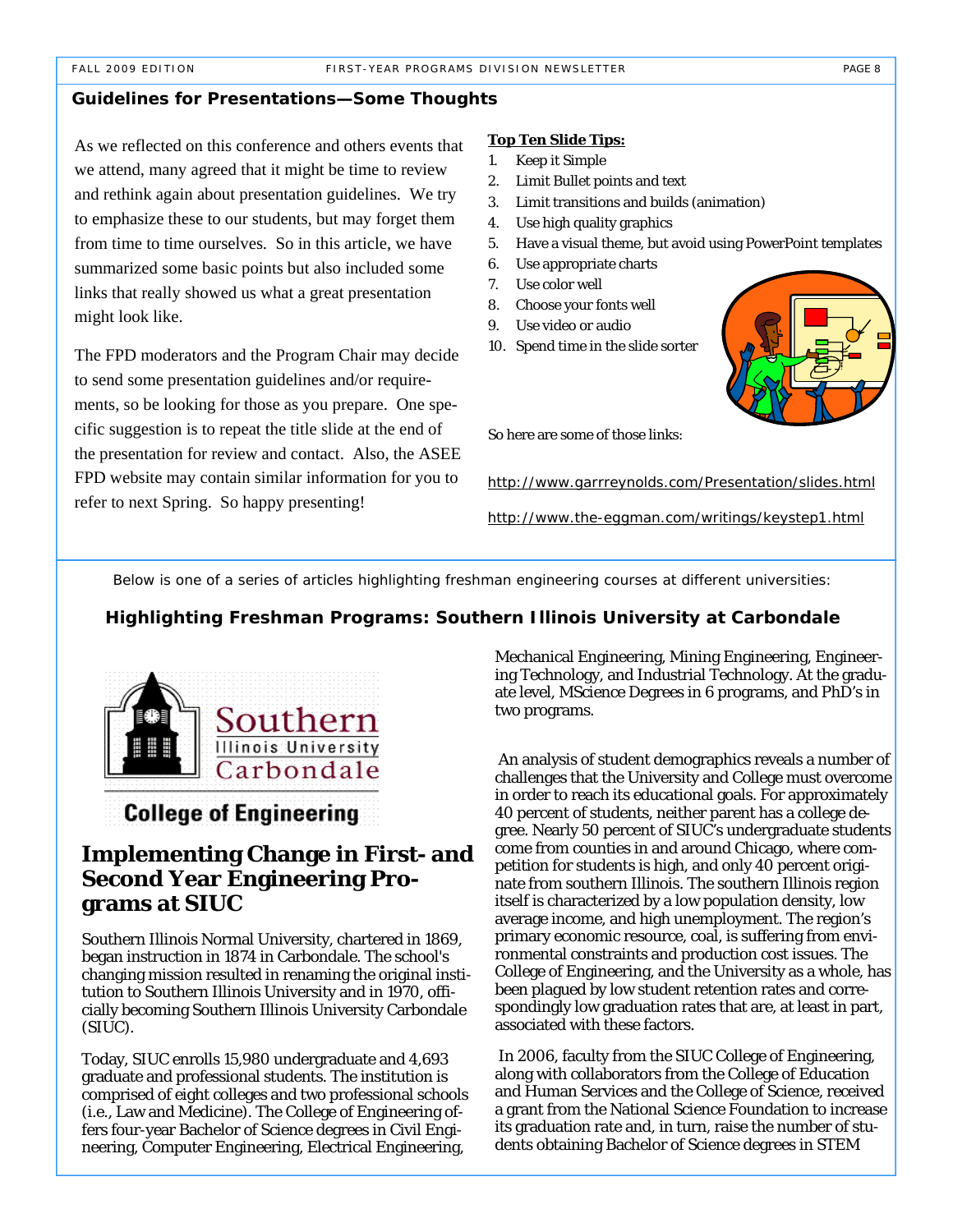fields. This objective will be met by increasing College retention rates, with particular focus on rates at the freshman and sophomore levels. A holistic freshmensophomore program is being implemented to address common reasons for students leaving the engineering program, including lack of academic preparation; financial difficulties; difficulty in adjusting to college life; lack of a community atmosphere; and disappointment at not being able to experience engineering principles during the first two years. Following an initial planning period, seven major initiatives were launched in 2007 to achieve project goals. These initiatives include (1) an Engineering Residential College that forms the foundation of a new living-learning community; (2) a multi-tiered student mentoring program that includes peer-to-peer mentoring, faculty mentoring, and practicing-engineer mentoring; (3) an innovative Introduction to Engineering course; (4) common cohort classes for several courses; (5) a six-week Summer Bridge Program for at-risk students; (6) a new developmental mathematics course for underprepared students; and (7) peer tutoring (please see Mathias, et al. presented at the 2007 ASEE annual conference).

The Engineering Residential College comprises the foundation of our new living-learning community for engineering students and consists of three residence halls in a premium location on campus; they are designated engineering-only buildings where students have easy access to student support services (e.g., tutoring and peer mentoring) and can become part of a supportive peer network and community of learners. First- and second-year students in the College of Engineering are required to live in the Residential College. Evening tutoring sessions occur four nights per week, three hours per night in math, physics, and chemistry courses. The goal is to facilitate increased grade point averages and limit preventable failures by students.



*This picture illustrates teamwork and collaborative learning that happens as a result of some of the new activities at SIUC in the first year.* 

Peer mentors reside in the residence halls alongside students and are trained in problem intervention, conflict resolution, cultural sensitivity, and other related skills. Mentors are required to spend 10-12 hours per week with mentees, including accompanying mentees to one class per week, leading students in study groups twice per week, accompanying students to one of each sporting event on campus, and attending social functions with mentees. Peer mentors are directly supervised by the Associate Dean of the College of Engineering and by faculty mentors. Faculty mentors, in particular meet regularly with student groups and mentors at dinner, athletic events, tutoring sessions, etc. Mid-semester progress reports from instructors are shared with faculty so they can identify students experiencing difficulties and recommend appropriate resources to address problems. Finally, several practicing engineers serve as industry mentors and have their contact information distributed to all freshmen and are available if contacted by a mentee. Selected industry mentors meet with student groups and present information in the Intro to Engineering course. It is hoped that this contact will reinforce a student's commitment to engineering and lay the groundwork for future paid internship and co-op opportunities.

An important component of the project is a new Introduction to Engineering course. Previously, each department in the College offered its own introductory course. Beginning fall 2007, these courses were replaced with ENGR 101. This is a course for all majors that emphasize interdisciplinary, hands-on projects, previews of the different disciplines, and applications of basic mathematics, chemistry and physics in solving engineering problems. It is designed to inform the students about opportunities and assist them in making an informed career decision. Mentors from the professional engineering community are invited for guest lectures, but the course is officially co-taught by faculty in the College of Engineering. Students are co-enrolled in this course with many of their friends from the Engineering Residential College.

Mathematics has historically been a hurdle for some firstyear students. Because of this, the College has implemented a new developmental math course (Engineering Learning Skills). This course is meant for those students who are not quite ready for Calculus; it is designed to improve math skills and prepare them for specific upperlevel math courses. It integrates basic engineering-related applications of appropriate math skills so that students understand how and why mathematics is important to their future academic and professional careers. At the end of the course, students take the math placement test. Test scores, along with the instructor's recommendation, permit an assessment of the student's readiness for Calculus. This course is the College's way of acknowledging past difficulties that some of its students have had in mathematics and of taking responsibility for preparing students for important integral and differential calculus courses offered by the Department of Mathematics. Engineering also works closely with Mathematics faculty to offer a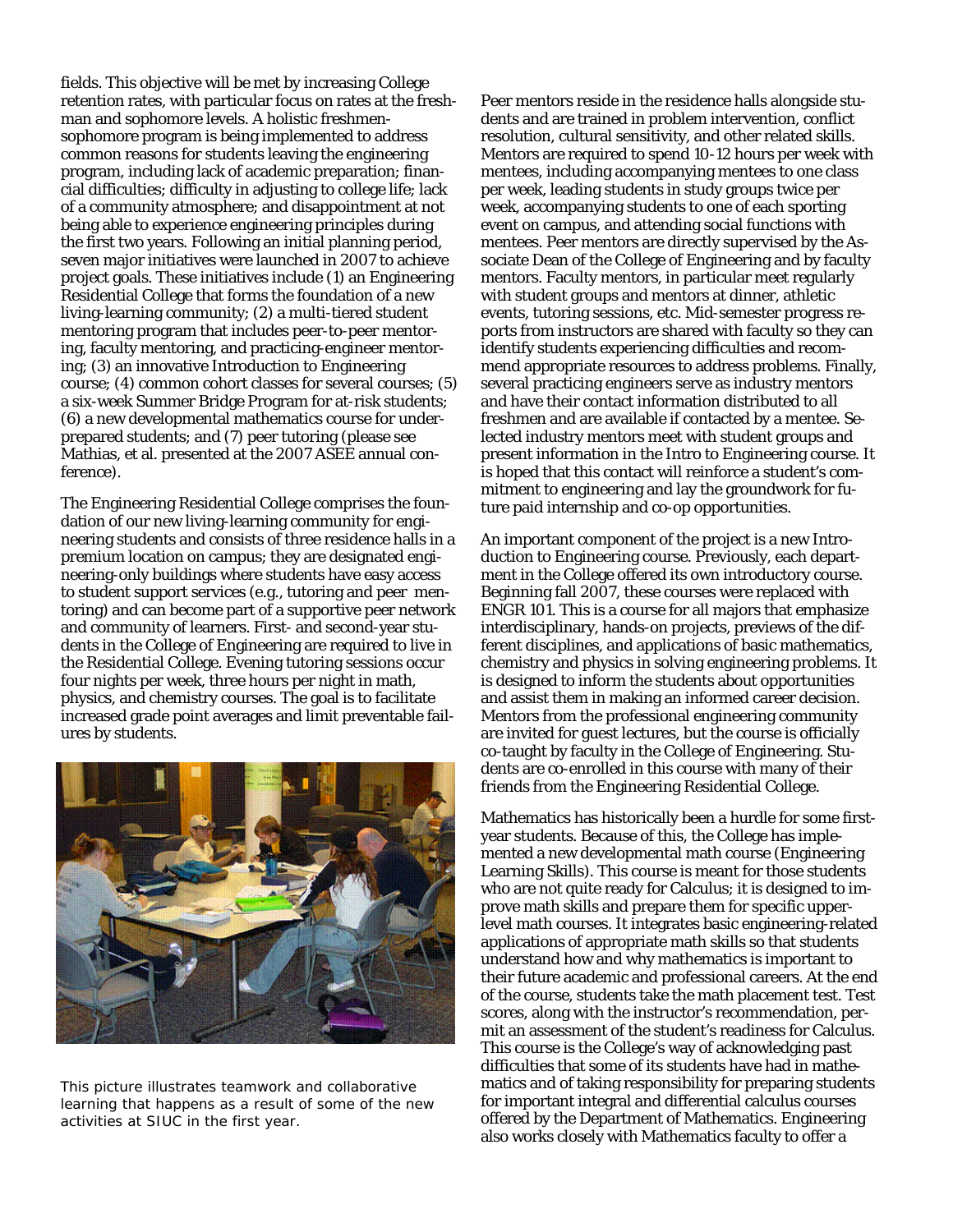supplemental instruction program in engineering-the designated sections of math courses (Calculus I and above). The program requires that students stay in the classroom an additional hour after lectures, form small study groups, and solve problems related to the lecture. The College hires three to four talented upperclassmen to guide students during the sessions. As a result of supplemental instruction, passing rates have risen dramatically in recent years.

In addition to engineering-designated sections of mathematics courses, the College is working with the Department of English and the Department of Speech Communications to offer engineering designated sections of composition and speech classes. These courses are required as part of the University's core curriculum. The project personnel have experimented with offering these courses in different location (residence halls, central dining facility, and traditional academic buildings). Cohorts of first-year students are coenrolled in these course sections in order to further strengthen the concept of a living-learning community.

The Summer Bridge Program is designed to integrate first-year students into the socio-academic environment of the SIUC College of Engineering at an early stage. The program consists of non-credit bearing workshops focusing on an intensive pre-calculus math review, an engineering science preview, and a freshmen orientation seminar. Preference has been given to underserved populations, to students who have been unconditionally admitted to the College for the following fall term and to students, based on math placement test results and/or ACT math sub-scores, who would not be ready for Calculus I, the first math course required for the B.S. degree in any of the engineering disciplines.

Based on evaluation data, the project components, particularly ENGR 101 and the Residential College are a strong appeal to prospective students; these components are highlighted in all marketing materials and through all campus visits. The following are representative sample student responses from focus groups and open-ended responses to survey questions:

- I like how they stuck us together; you had no choice but to meet each other.
- The program helped jump start us when we got here.
- The program has exceeded my college expectations; knowing and being around other engineering students made me more academically oriented. I've gotten better grades and my college experience is better because of it.
- I looked at other schools, but they didn't have the Engineering set-up like SIU; it's so tailored to our needs and gives us all the help we can get.
- I thought it would be a lot more on our own, but there's a lot of help; there's help everywhere.
- It was a great course and it helped me learn about different disciplines of engineering and helped me pick my major
- I liked the hand-on experiments that involved group work
- I liked learning about each discipline and hearing real professionals talk about what they do/the benefit of their job

The STEP project team has experienced major successes with respect to student retention, thus increasing the number of students in the pipeline leading towards graduation. Average freshmen and sophomore retention rates from 1997 through 2004 were 64 and 70 percent, respectively, while junior and senior rates were 89 and 96 percent, respectively. Among all class levels, first- and second-year figures represent both the largest opportunity for improvement and the largest challenge to increasing graduation rates. Target retention rates are 80 and 90 percent for first- and second-year students, along with associated minor increases at the junior and senior levels. Following one year of implementation of STEP project activities, freshmen and sophomore retention rates are 71 and 79 percent, representing 7 and 9 percent increases, respectively.

 Project personnel are cautiously optimistic that the early successes in student retention will ultimately translate into achievement of the primary objective and an increase in the number of students obtaining engineering degrees from SIUC.

It is already evident that the project is having broader campus-wide effects, with other Colleges and Departments implementing spin-off programs, and the University is amidst implementation of a coordinated First Year Experience program that builds on many of the same principles and concepts.

For more information on the project, please see http:// www.engr.siu.edu/ETTEP/ETTEP.html or contact Dr. John Nicklow, College of Engineering, Southern Illinois University Carbondale (nicklow@engr.siu.edu)

Ricks, R., Kowalchuk, R., Nicklow, J., Graceson-Martin, L. Gupta, L., Mathias, J., Tezcan, J., and Pericak-Spector, K. (2009). "Evaluation of a new engineering residential college initiative." *Proceedings of the 2009 ASEE Conference*, Austin, TX, June 14-17.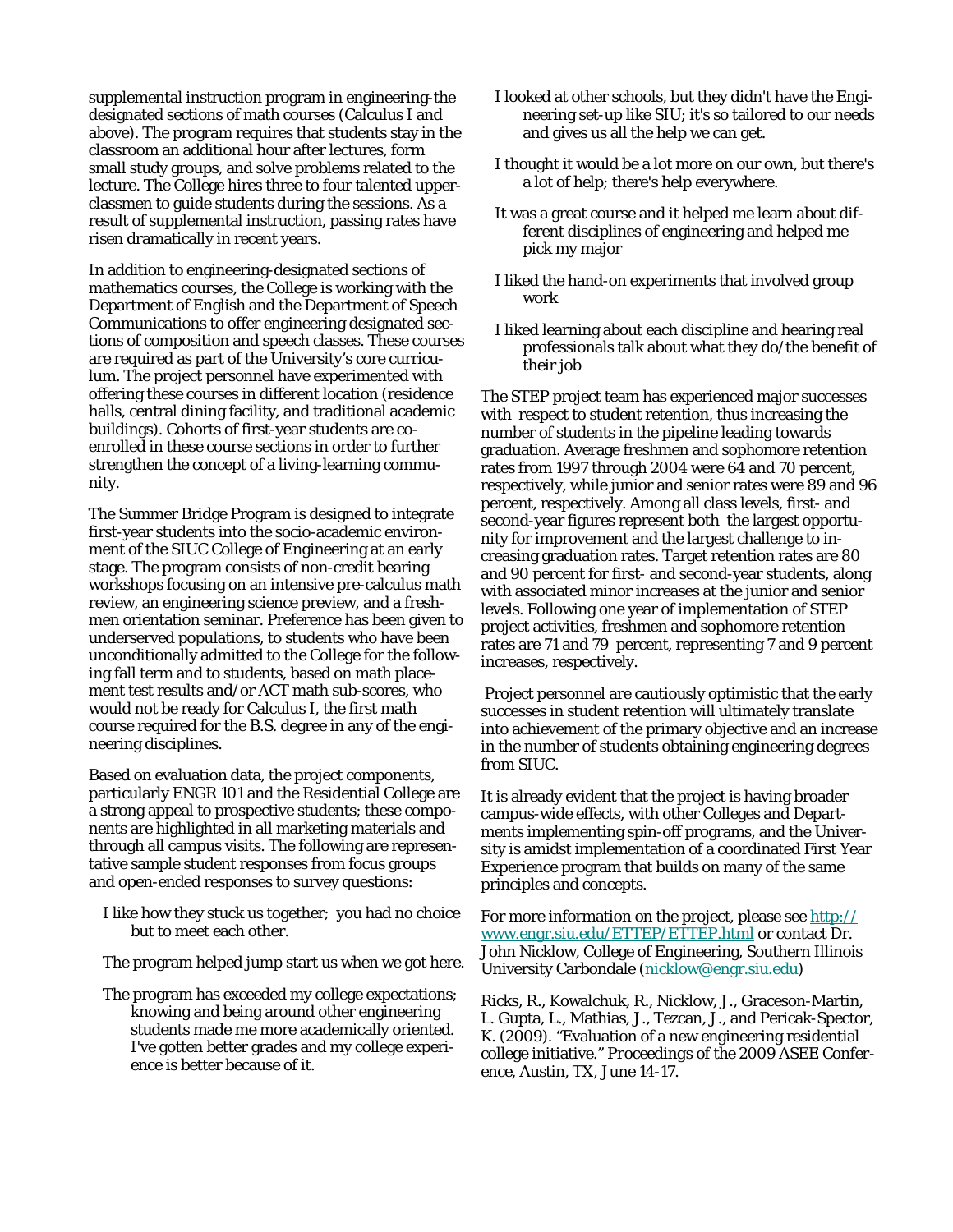#### **Southern Illinois University at Carbondale** (continued from previous page)

Tezcan, J., Mathias, J., Gupta, L., Nicklow, J.W., and Kowalchuk, R. (2008). "An innovative freshman engineering course to improve retention." *Proceedings of the 2008 ASEE Conference*, Pittsburgh, PA, June 22- 25.

Mathias, J., Gupta, L., Nicklow, J.W., Tezcan, J., Caffey, R., Chrisman, B., Pearson, C., Pericak-Spector, K., Kowalchuk, R., Lewis, E., and Sevim, H. (2007). "Improved retention through innovative academic and nonacademic programs." *Proceedings of the 2007 ASEE Conference*, Honolulu, HI, June 24-27.

*Students from SIUC working in labs and workshops* 





## **Perspectives-**

## **A Message from the Past Chair**

We tend to mark time in the First-Year Programs Division beginning with the arrival of new students every fall and ending with the annual ASEE Conference and the conclusion of our summer engineering and outreach programs. When a milestone is reached, you stop to reflect and suddenly realize that the years have flown by while following your passion. A passion that is shared by the others around you and that is contagious. I am thankful that the FPD membership allowed me to join their ranks when I was just starting my academic career associated with First-Year Programs at my university. By serving as part of the FPD Executive Committee, I've had the experience of working with productive and energetic volunteer members that greatly enhanced my personal learning curve, knowledge and circle of colleagues that I now consider friends.

Many thanks to all of the FPD committee members, authors, presenters, reviewers, moderators and attendees that helped to make the Austin Conference a success. Before you attend your faculty fall planning meeting and welcome new students to your campus, take a few minutes to reflect on the FPD sessions that you attended and how energized you felt. Award winning presentations, new ideas, new research, and old ideas and data cast in a new light - all are just waiting to be utilized and incorporated into your first-year program and submitted for publication for the ASEE Louisville Conference. See you there!

~Sandy Wood University of Alabama Past Chair First-Year Programs Division swood@eng.ua.edu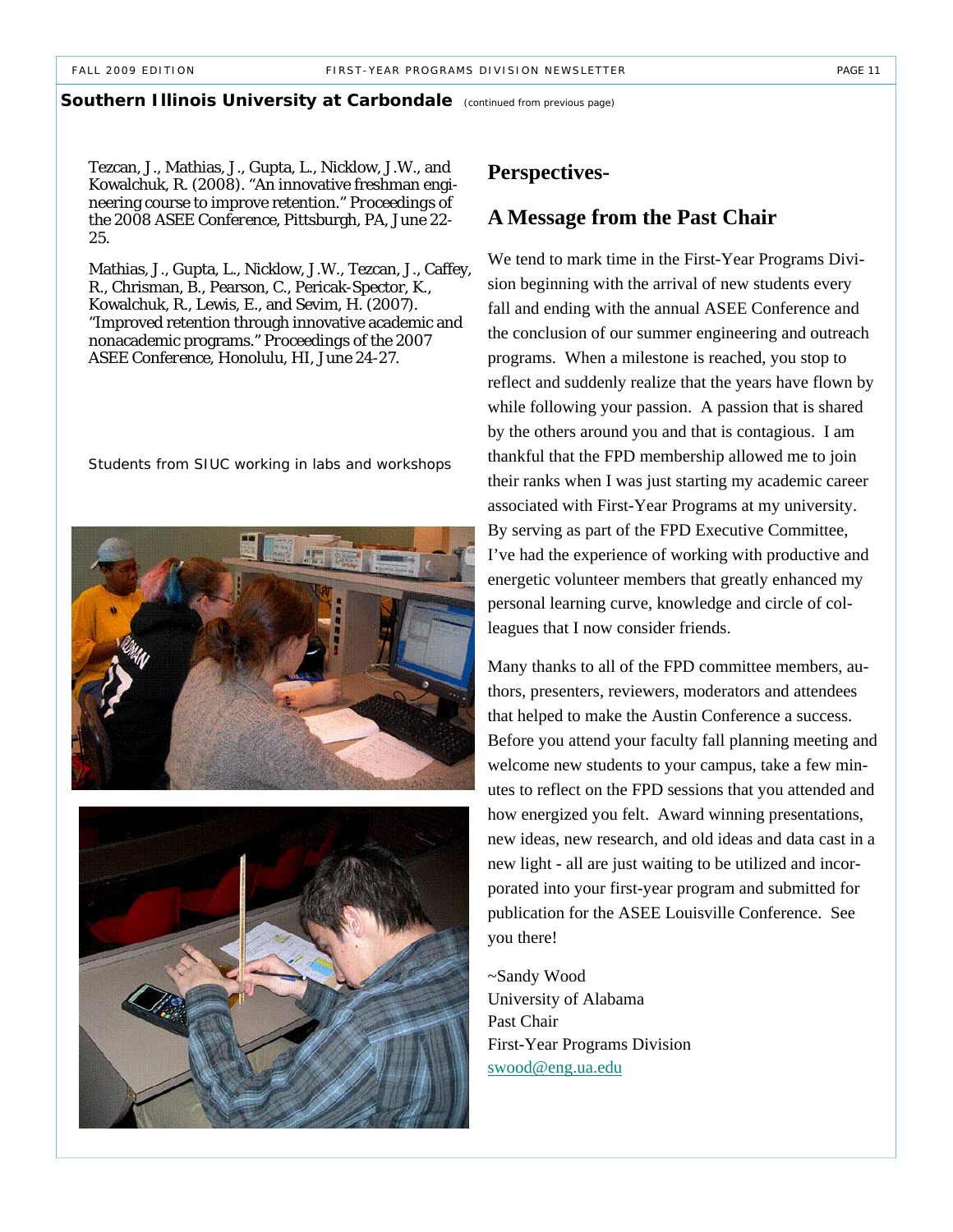## Austin**, Texas**



*Some Austin sites* 











## **ASEE 2009 FPD Program Chair Reflections**

First-Year Programs Division had a very full and successful program for 2009 in Austin Texas. From the initial 73 abstracts that were submitted 38 excellent papers were accepted and organized into ten fun-filled sessions. The conference sessions started with two international papers; one from the University of Auckland in New Zealand and the other from Newcastle University in the United Kingdom. The FPD sessions covered topics including sustainability, learning communities, residential college programs, and many unique methods for instruction, retention, and teaming. This year also featured collaboration with the Technical Literacy Constituent Committee which resulted in the last paper of the conference.

Although the number of submissions and acceptances were lower than typical for FPD the quality of the papers and presentations was outstanding. The competition for best paper was very close and again resulted in a tie for second place; these results have already been presented in Austin. The high quality of the presentations has resulted in a very competitive race for the best presentation awards and I would like to congratulate the winners. The best presentation by a professional was given on Wednesday afternoon by Ronald Welch of the University of Texas, Tyler and on Monday morning Casey Canfield of Franklin W. Olin College of Engineering gave the best presentation by a student.

I would like to extend a heartfelt "thank you" to all of the authors, presenters, and moderators who made this year's conference such a success. I am confident that FPD will continue to offer a high quality program in Louisville and beyond.

~Kris Craven

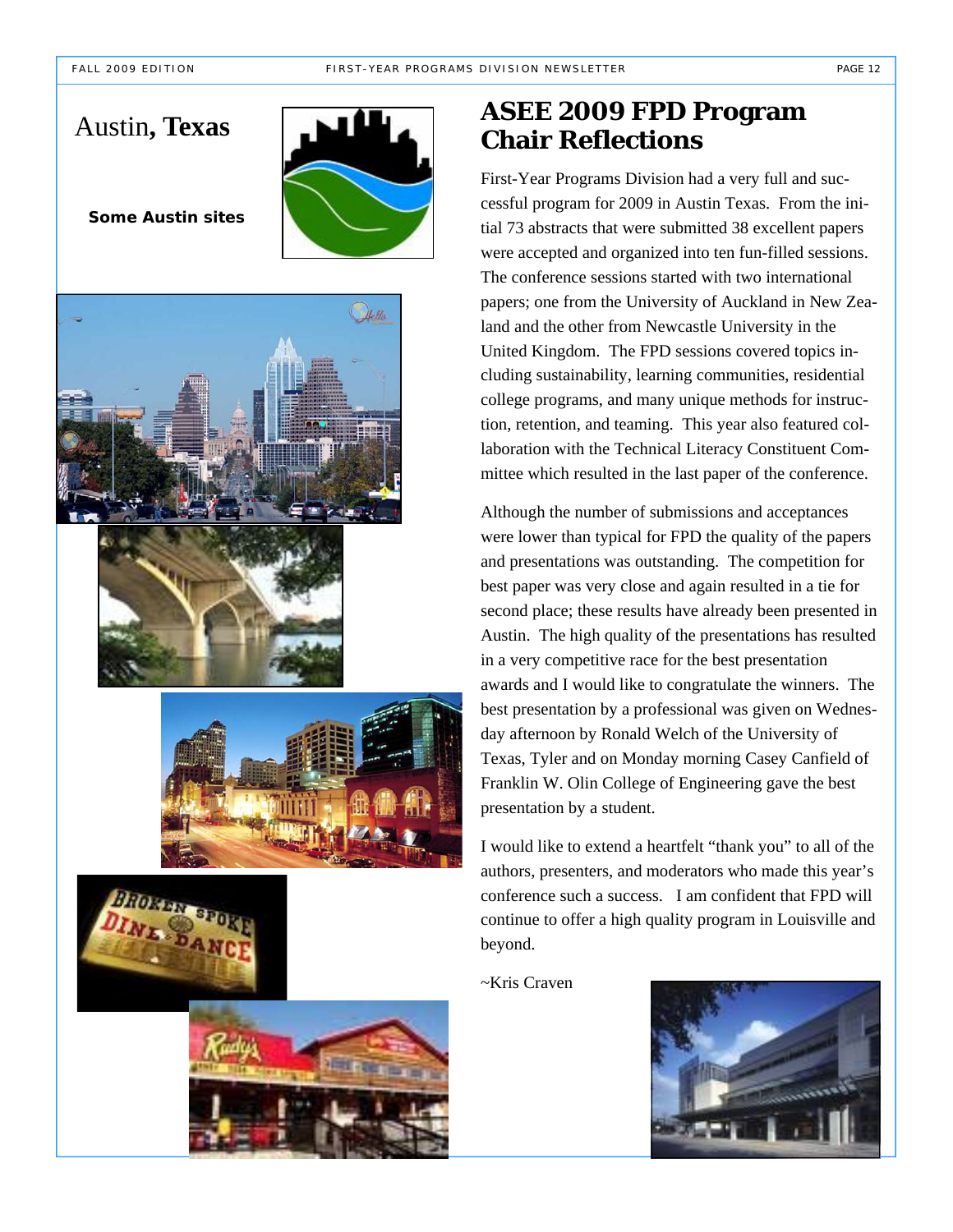## **ASEE 2009 FPD Best Papers**

Reviewers and FPD Board members voted for the best papers. The winners are:

*Best Paper Award, First Place*  **AC2009-1987: EVALUATION OF A NEW ENGI-NEERING RESIDENTIAL COLLEGE INITIATIVE**  Southern Illinois University - Carbondale. *Robert Ricks –Presenter ,*Rhonda Kowalchuk,

John Nicklow, Leon Graceson-Martin, Lalit Gupta, James Mathias, Jale Tezcan, Kathy Pericak-Spector

## *Second Place*

**AC2009-62: EXPLORING THE IMPACT OF FIRST-YEAR ENGINEERING STUDENT PERCEPTIONS ON STUDENT EFFICACY** 

Mississippi State University *Lesley Strawderman- Presenter,* Bill Elmore, Arash Salehi

## *Third Place*

**AC2009-1444: MATHEMATICS AND PHYSICS FACULTY CONCEPTIONS OF TEACHING IN A FIRST-YEAR INTEGRATED PROJECT-BASED ENGINEERING CURRICULUM** 

Franklin W. Olin College of Engineering *Yevgeniya Zastavker-Presenter*, Casey Canfield \_\_\_\_\_\_\_\_\_\_\_\_\_\_\_\_\_\_\_\_\_\_\_\_\_\_\_\_\_\_\_\_\_\_\_

## **ASEE 2009 FPD Best Presentations**

*Best Presentation Award:*

**AC 2009-731: ENGAGING FRESHMAN EXPERIENCE: THE KEY TO RETENTION?**  Ronald Welch, University of Texas, Tyler -Presenter

*Best Student Presentation:* 

**AC 2009-1444: MATHEMATICS AND PHYSICS FACULTY CONCEPTIONS OF TEACHING IN A FIRST-YEAR INTEGRATED PROJECT-BASED ENGINEERING CURRICULUM** 

Franklin W. Olin College of Engineering *Yevgeniya Zastavker-Presenter*, Casey Canfield



*At left: Rick Freuler awarding Lesley Strawderman* 



*Above: Kris Craven with Robert Ricks and Jale Tezcan* 



*Kris Graven with Casey Canfield* 

*Sandy Wood recognizing Past Chairs Jim Morgan and Gunter Georgi* 

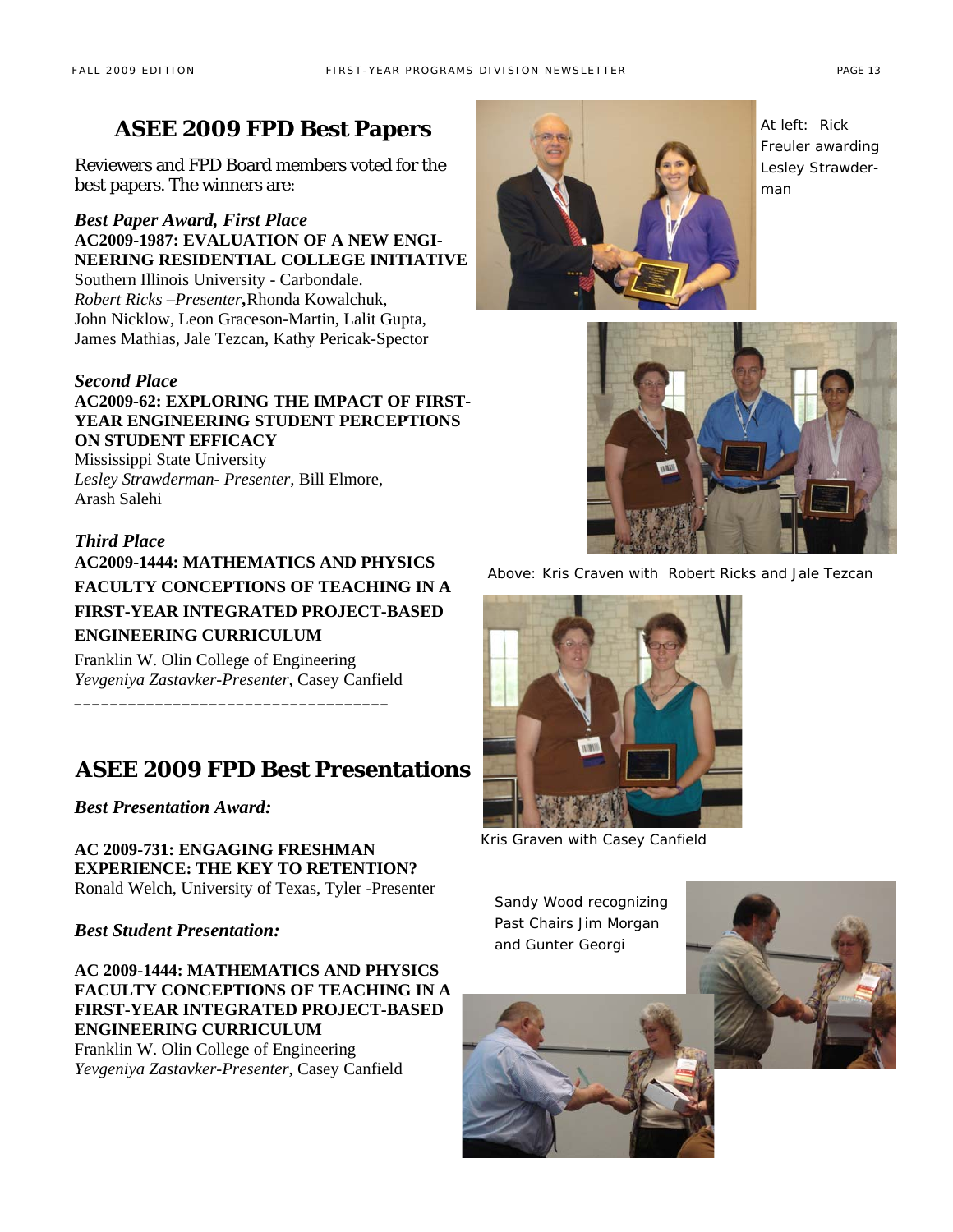## **Some News, Some Thoughts for FPD**

### **The Truth about Grit by** Jonah Lehrer in the Boston Globe – 8/2/09 (shortened here for publication)

It's the single most famous story of scientific discovery: in 1666, Isaac Newton was walking in his garden outside Cambridge, England - he was avoiding the city because of the plague - when he saw an apple fall from a tree. The fruit fell straight to the earth, as if tugged by an invisible force. (Subsequent versions of the story had the apple hitting Newton on the head.) This mundane observation led Newton to devise the concept of universal gravitation, which explained everything from the falling apple to the orbit of the moon.

There is something appealing about such narratives. They reduce the scientific process to a sudden epiphany: There is no sweat or toil, just a new idea, produced by a genius. Everybody knows that things fall - it took Newton to explain why.

Unfortunately, the story of the apple is almost certainly false; Voltaire probably made it up. Even if Newton started thinking about gravity in 1666, it took him years of painstaking work before he understood it. He filled entire vellum notebooks with his scribbles and spent weeks recording the exact movements of a pendulum. (It made, on average, 1,512 ticks per hour.) The discovery of gravity, in other words, wasn't a flash of insight - it required decades of effort, which is one of the reasons Newton didn't publish his theory until 1687, in the "Principia."

Although biographers have long celebrated Newton's intellect - he also pioneered calculus - it's clear that his achievements aren't solely a byproduct of his piercing intelligence. Newton also had an astonishing ability to persist in the face of obstacles, to stick with the same stubborn mystery - why did the apple fall, but the moon remain in the sky? - until he found the answer.

In recent years, psychologists have come up with a term to describe this mental trait: grit. Although the idea itself isn't new - "Genius is 1 percent inspiration and 99 percent perspiration," Thomas Edison famously remarked - the researchers are quick to point out that grit isn't simply about the willingness to work hard. Instead, it's about setting a specific long-term goal and doing whatever it takes until the goal is reached. It's always much easier to give up, but people with grit can keep going.

While stories of grit have long been associated with self-help manuals and life coaches - Samuel Smiles, the author of the influential Victorian text "Self-Help" preached the virtue of perseverance - these new scientific studies rely on new techniques for reliably measuring grit in individuals. As a result, they're able to compare the relative importance of grit, intelligence, and innate talent when it comes to determining lifetime achievement. Although this field of study is only a few years old, it's already made important progress toward identifying the mental traits that allow some people to accomplish their goals, while others struggle and quit. Grit, it turns out, is an essential (and often overlooked) component of success. "I'd bet that there isn't a single highly successful person who hasn't depended on grit," says Angela Duckworth, a psychologist at the University of Pennsylvania who helped pioneer the study of grit. "Nobody is talented enough to not have to work hard, and that's what grit allows you to do."

The hope among scientists is that a better understanding of grit will allow educators to teach the skill in schools and lead to a generation of grittier children. Parents, of course, have a big role to play as well, since there's evidence that even offhand comments - such as how a child is praised - can significantly influence the manner in which kids respond to challenges. And it's not just educators and parents who are interested in grit: the United States Army has supported much of the research, as it searches for new methods of identifying who is best suited for the stress of the battlefield.

The new focus on grit is part of a larger scientific attempt to study the personality traits that best predict achievement in the real world. While researchers have long focused on measurements of intelligence, such as the IQ test, as the crucial marker of future success, these scientists point out that most of the variation in individual achievement - what makes one person successful, while another might struggle - has nothing to do with being smart. Instead, it largely depends on personality traits such as grit and conscientiousness. It's not that intelligence isn't really important - Newton was clearly a genius - but that having a high IQ is not nearly enough.

Consider, for instance, a recent study led by Duckworth that measured the grittiness of cadets at West Point, the elite military academy. Although West Point is highly selective, approximately 5 percent of cadets drop out after the first summer of training, which is known as "Beast Barracks." The Army has long searched for the variables that best predict whether or not cadets will graduate, using everything from SAT scores to physical fitness. But none of those variables were particularly useful. In fact, it wasn't until Duckworth tested the cadets of the 2008 West Point class using a questionnaire - the test consists of statements such as "Setbacks don't discourage me" - that the Army found a measurement that actually worked. Duckworth has since repeated the survey with subsequent West Point classes, and the result is always the same : the cadets that remain are those with grit.

One of the main obstacles for scientists trying to document the influence of personality traits on achievement was that the standard definition of traits - attributes such as conscientiousness and extroversion - was rather vague. Duckworth began wondering if more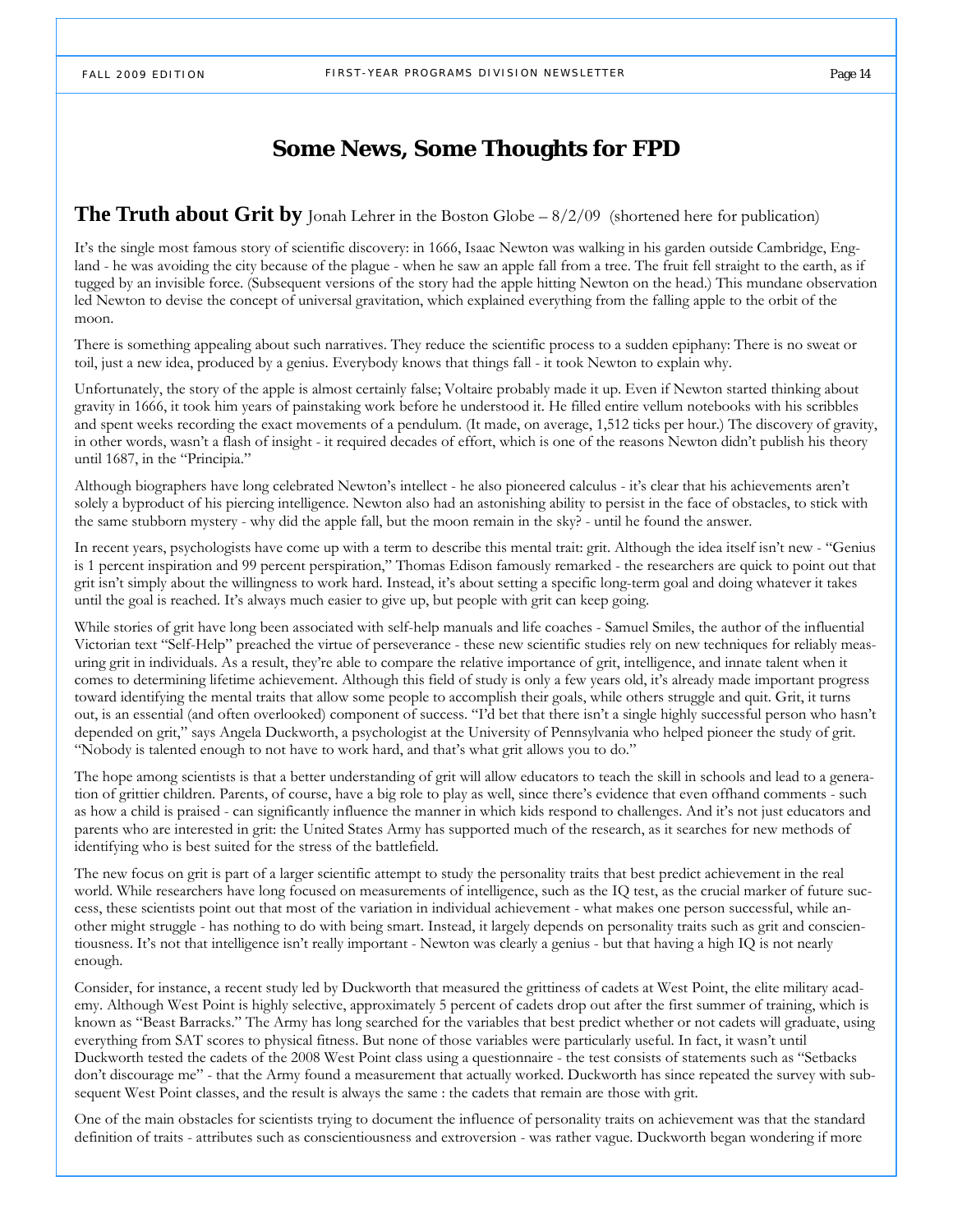#### *(Continued from previous page)*

narrowly defined traits might prove to be more predictive. She began by focusing on aspects of conscientiousness that have to do with "long-term stamina," such as maintaining a consistent set of interests, and downplayed aspects of the trait related to shortterm self-control, such as staying on a diet. In other words, a gritty person might occasionally eat too much chocolate cake, but they won't change careers every year. "Grit is very much about the big picture," Duckworth says. "It's about picking a specific goal off in the distant future and not swerving from it."

After developing a survey to measure this narrowly defined trait - you can take the survey at www.gritstudy.com - Duckworth set out to test the relevance of grit. The initial evidence suggests that measurements of grit can often be just as predictive of success, if not more, than measurements of intelligence. For instance, in a 2007 study of 175 finalists in the Scripps National Spelling Bee, Duckworth found that her simple grit survey was better at predicting whether or not a child would make the final round than an IQ score.

But grit isn't just about stubborn perseverance - it's also about finding a goal that can sustain our interest for years at a time. Consider two children learning to play the piano, each with the same level of raw talent and each expending the same effort toward musical training. However, while one child focuses on the piano, the other child experiments with the saxophone and cello. "The kid who sticks with one instrument is demonstrating grit," Duckworth says. "Maybe it's more fun to try something new, but high levels of achievement require a certain single-mindedness."

Duckworth has recently begun analyzing student resumes submitted during the college application process, as she attempts to measure grit based on the diversity of listed interests. While parents and teachers have long emphasized the importance of being well-rounded - this is why most colleges require students to take courses in all the major disciplines, from history to math - success in the real world may depend more on the development of narrow passions.

"I first got interested in grit after watching how my friends fared after college," Duckworth says. She noticed that the most successful people in her Harvard class chose a goal and stuck with it, while others just flitted from pursuit to pursuit. "Those who were less successful were often just as smart and talented," Duckworth notes, "but they were constantly changing plans and trying something new. They never stuck with anything long enough to get really good at it."

In recent decades, the American educational system has had a single-minded focus on raising student test scores on everything from the IQ to the MCAS. The problem with this approach, researchers say, is that these academic scores are often of limited real world relevance. However, the newfound importance of personality traits such as grit raises an obvious question: Can grit be learned?

While Duckworth and others are quick to point out that there is no secret recipe for increasing grit - "We've only started to study this, so it's too soon to begin planning interventions," she cautions - there's a growing consensus on what successful interventions might look like. One of the most important elements is teaching kids that talent takes time to develop, and requires continuous effort. Carol S. Dweck, a psychologist at Stanford University, refers to this as a "growth mindset." She compares this view with the "fixed mindset," the belief that achievement results from abilities we are born with. "A child with the fixed mindset is much more likely to give up when they encounter a challenging obstacle, like algebra, since they assume that they're just not up to the task," says Dweck. In a recent paper, Dweck and colleagues demonstrated that teaching at-risk seventh-graders about the growth mindset - this included lessons about the importance of effort - led to significantly improved grades for the rest of middle school.

Interestingly, it also appears that praising children for their intelligence can make them less likely to persist in the face of challenges, a crucial element of grit. For much of the last decade, Dweck and her colleagues have tracked hundreds of fifth-graders in 12 different New York City schools. The children were randomly assigned to two groups, both of which took an age-appropriate version of the IQ test. After taking the test, one group was praised for their intelligence - "You must be smart at this," the researcher said - while the other group was praised for their effort and told they "must have worked really hard." Dweck then gave the same fifth-graders another test. This test was designed to be extremely difficult - it was an intelligence test for eighth-graders but Dweck wanted to see how they would respond to the challenge. The students who were initially praised for their effort worked hard at figuring out the puzzles. Kids praised for their smarts, on the other hand, quickly became discouraged.

The final round of intelligence tests was the same difficulty level as the initial test. The students who had been praised for their effort raised their score, on average, by 30 percent. This result was even more impressive when compared to the students who had been praised for their intelligence: their scores on the final test dropped by nearly 20 percent. A big part of success, Dweck says, stems from our beliefs about what leads to success.

Woody Allen once remarked, "Eighty percent of success is showing up." Duckworth points out that it's not enough to just show up; one must show up again and again and again. Sometimes it isn't easy or fun to keep showing up. Success, however, requires nothing less. That's why it takes grit.

*Jonah Lehrer is the author of "How We Decide" and "Proust Was a Neuroscientist." He is a regular contributor to Ideas.*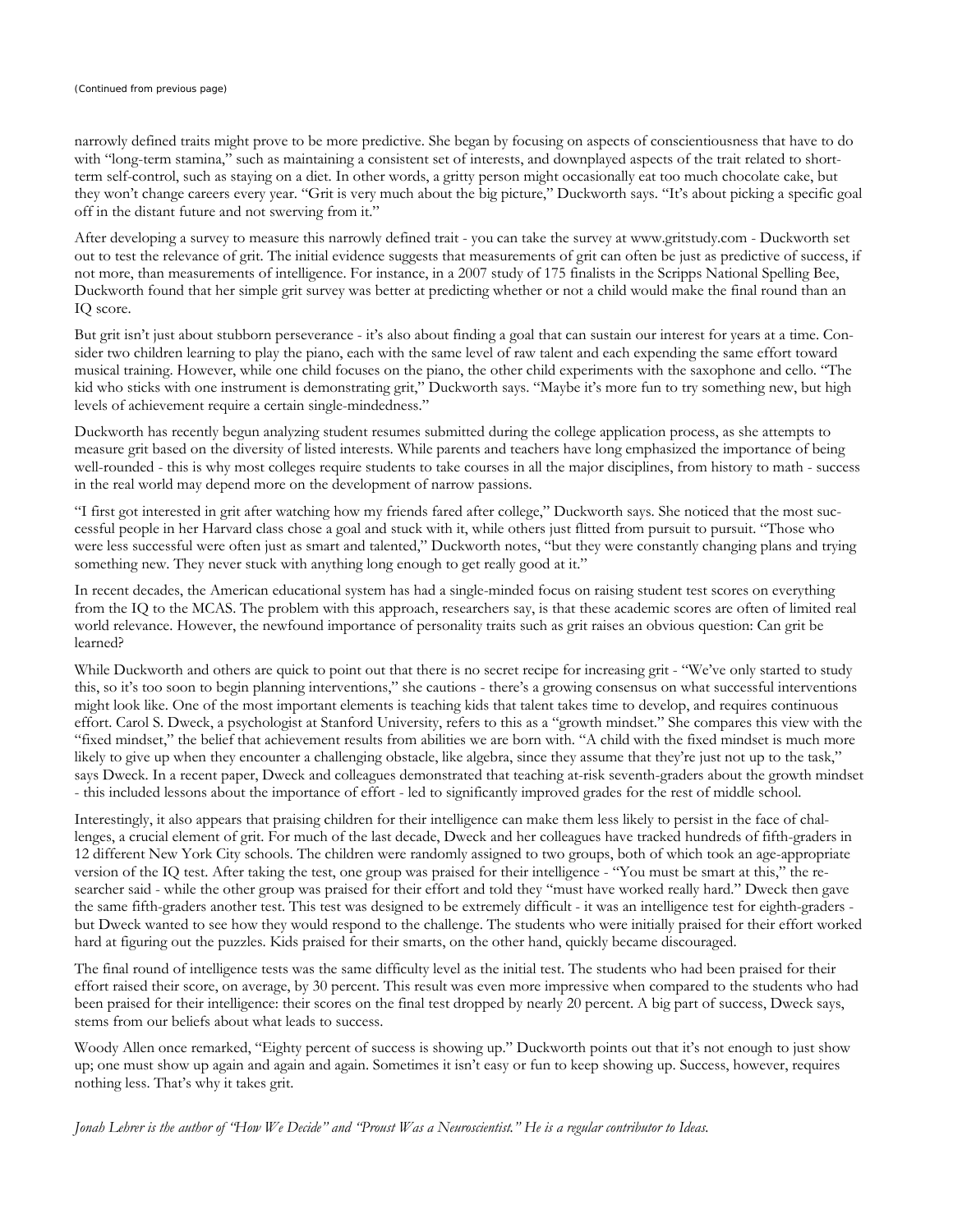---------------------------------------------------------------------------------------------------------------------------------------------------------------------------------- **Sunday, June 14, 2009**  4:30-6:00 p.m. **Moderator(s):** Sandra Wood, University of Alabama **0653: First-Year Programs Executive Board Meeting** This is the business meeting of the Executive Committee of the First-Year Programs Division. **Monday, June 15, 2009**  10:30 a.m. **Moderator(s):** James Morgan, Texas A&M University **1353: Assessment and Curriculum Development** This session will discuss the assessment of--and the impact of assessment on--students, courses, and programs. AC 2009-538: INNOVATION AND INTEGRATION IN AN IN-HOUSE FIRST-YEAR ENGINEERING PROGRAM: A FAST TRACK TO ENGINEERING ENCULTURATION Elizabeth Godfrey, Paul Denny, Margaret Hyland, Chris Smaill, Karl Stol, University of Auckland AC 2009-541: INTRODUCING AND STIMULATING SUSTAINABLE ENGINEERING IN FIRST-YEAR CIVIL ENGINEERING STUDENTS Tom Bramald, Sean Wilkinson, Newcastle University AC 2009-2157: FACILITATING LIFELONG LEARNING SKILLS THROUGH A FIRST-YEAR ENGINEERING CURRICULUM David Hall, Stan Cronk, James Nelson, Louisiana Tech University Patricia Brackin, Rose-Hulman Institute of Technology AC 2009-1444: MATHEMATICS AND PHYSICS FACULTY CONCEPTIONS OF TEACHING IN A FIRST-YEAR INTEGRATED PROJECT-BASED ENGI-NEERING CURRICULUM Casey Canfield, Yevgeniya Zastavker, Franklin W. Olin College of Engineering 12:30-2:00 p.m. **Moderator(s):** Beverly Jaeger, Northeastern University **1453: Projects and Problems in First-Year Courses** This session will demonstrate the creative use of projects and problems in the engineering classroom. AC 2009-270: A LEGO ROBOT PROJECT USING CONCEPT MAPS AND PEER-LED TEAMS FOR A FRESHMAN COURSE IN ENGINEERING AND ENGINEERING TECHNOLOGY Mehrube Mehrubeoglu, Texas A&M University, Corpus Christi AC 2009-348: THE COGNITIVE AND MOTIVATIONAL SCAFFOLDING THAT FIRST-YEAR ENGINEERING STUDENTS NEED WHEN SOLVING DE-SIGN PROBLEMS IN COLLABORATIVE TEAMS Senay Purzer, Purdue University AC 2009-1027: THE DEVELOPMENT AND IMPLEMENTATION OF A NANOTECHNOLOGY MODULE INTO A LARGE, FRESHMAN ENGINEERING **COURSE** Vinod Lohani, Ganesh Balasubramanian, Ishwar Puri, Scott Case, Roop Mahajan, Virginia Tech AC 2009-1431: TUTORIALS AND IN-CLASS ACTIVITY FOR IMPROVING STUDENT PERFORMANCE IN A FIRST-YEAR ENGINEERING COURSE Lisa Benson, David Bowman, Randolph Hutchison, Carol Wade, Clemson University 2:15-4:00 p.m. **Moderator(s):** Arlisa Labrie Richardson, Arizona State University ; Sandra Wood, University of Alabama **1553: Exploring Retention** This session will explore issues surrounding retention, and its influences and implications. AC 2009-1677: FRESHMAN RETENTION IN AN ENGINEERING AND TECHNOLOGY DEPARTMENT Brian DeJong, Kumar Yelamarthi, Central Michigan University AC 2009-454: AN INITIAL ANALYSIS OF FRESHMAN-TO-SOPHOMORE RETENTION IN A NEW FIRST-YEAR ENGINEERING PROGRAM Richard Cassady, Sean Mulvenon, University of Arkansas AC 2009-2085: EVALUATION OF SUPPORT PROGRAMS FOR UNDERSERVED POPULATIONS IN ENGINEERING Jeong Hwan Choi, University of Illinois, Urbana-Champaign, Jacob Marszalek, University of Missouri, Kansas City Joyce Lee, Susan Linnemeyer, University of Illinois, Urbana-Champaign AC 2009-1212: WHEN THE LIGHT GOES ON: ILLUMINATING THE PATHWAY TO ENGINEERING Susan Freeman, Beverly Jaeger, Richard Whalen, Northeastern University 2009 Annual Conference in Austin June , 2009 **Freshman Programs Division (FPD) Sessions Details**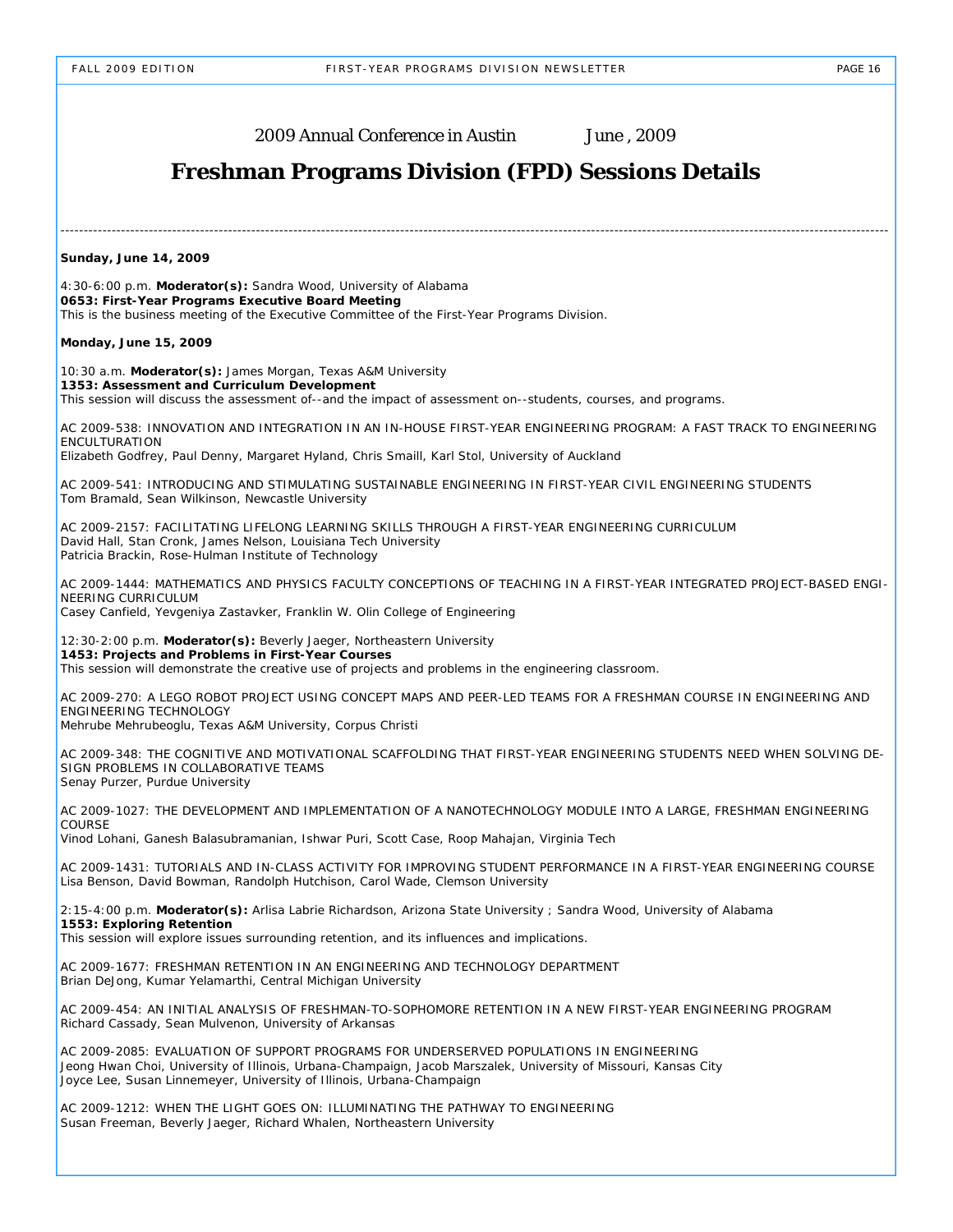#### **Tuesday, June 16, 2009**

7:00-8:15 a.m. **Moderator(s):** Kristine Craven, Tennessee Technological University ; Sandra Wood, University of Alabama **2153: First-Year Programs Business Meeting**

Ticketed Event - \$15 advanced/\$25 on site. This is the business meeting of the First-Year Programs Division. The meeting is open to all FPD members and interested conference attendees. Join the Executive Committee for a full, hot breakfast while we conduct the official business of the First-Year Programs Division, one of the larger divisions of ASEE. The awards presented will include 2009 Best Paper, 2009 Best Presentation, and 2009 Best Student Presentation. We will also be electing two new executive board members. Your participation and input are valued.

#### 10:30 a.m. -**Moderator(s):** Jean Kampe, Michigan Technological University **2353: Beyond the Engineering Classroom**

This session will highlight courses that use means beyond the engineering classroom to benefit students in their first year at the institution.

AC 2009-102: A STUDY OF CALCULUS I STUDENTS Cindy Veenstra, Engineering education consultant

AC 2009-432: EARLY EXPOSURE TO ENGINEERING PRACTITIONERS PROVIDES INFORMED CHOICES FOR STUDENTS CONTINUING EN-GINEERING PROGRAMS

Matthew Traum, Sharon Karackattu, University of North Texas

AC 2009-599: TEACHING FIRST-YEAR STUDENTS ANALYTICAL REASONING USING INTERDISCIPLINARY TEAMS Gary Bailey, Cindy Waters, North Carolina A&T State University

#### 12:30-2:00 p.m. **Moderator(s):** Robin Hensel, West Virginia University

#### **2453: Retention Tools and Programs**

This session will focus on different tools and programs designed to increase success as an avenue to increase first-year student retention.

AC 2009-1899: ENGAGING EARLY ENGINEERING STUDENTS (EEES): BACKGROUND AND GOALS OF AN NSF STEP PROJECT TO IN-CREASE RETENTION OF EARLY ENGINEERING STUDENTS

Jon Sticklen, Thomas Wolff, Wolfgang Bauer, Daina Briedis, Neeraj Buch, John Courtney, Nathaniel Ehrlich, Denise Fleming, Michigan State University,Ruth Heckman, Louise Paquette, Renee Mickelson, Lansing Community College Mark Urban-Lurain, Clifford Weil, Michigan State University

AC 2009-104: DOES A SURVEY COURSE ON ENGINEERING CAREERS IMPROVE FIRST-YEAR ENGINEERING RETENTION? Cindy Veenstra, Engineering education consultant, Gary D. Herrin, University of Michigan

AC 2009-764: USING ENGINEERING DESIGN AS A RETENTION TOOL FOR FIRST-YEAR ENGINEERING STUDENTS Amber Kemppainen, Amy Hamlin, Michigan Technological University

AC 2009-864: CONNECTOR FACULTY: A FRIENDLY FACE FOR EARLY ENGINEERING STUDENTS Daina Briedis, Neeraj Buch, Jan Collins-Eaglin, Nathaniel Ehrlich, Denise Fleming, Timothy Hinds, Jon Sticklen, Mark Urban-Lurain, Thomas Wolff, Michigan State University

2:15-4:00 p.m. **Moderator(s):** Gunter Georgi, Polytechnic University **2553: Learning as a Community**

This session will showcase programs that utilize a community environment to facilitate learning among the community's members.

AC 2009-1113: SUCCESSES OF AN ENGINEERING RESIDENTIAL-COLLEGE PROGRAM WITHIN AN EMERGING RESIDENTIAL CULTURE Sondra Miller, Pat Pyke, Amy Moll, Melissa Wintrow, Cheryl Schrader, Janet Callahan, Boise State University

AC 2009-1987: AN EVALUATION OF A NEW ENGINEERING RESIDENTIAL-COLLEGE INITIATIVE Robert Ricks, Rhonda Kowalchuk, John Nicklow, Loen Graceson-Martin, Lalit Gupta, James Mathias, Jale Tezcan, Kathy Pericak-Spector, Southern Illinois University, Carbondale

AC 2009-1256: INTEGRATED LEARNING IN FRESHMAN ENGINEERING: THE THEMED LEARNING COMMUNITY Janet Meyer, Patrick Gee, Laura Masterson, Indiana University-Purdue University, Indianapolis

AC 2009-1922: INTEGRATING A FIRST-YEAR ENGINEERING PROGRAM WITH A LIVING-LEARNING COMMUNITY Timothy Hinds, Thomas Wolff, Neeraj Buch, Amanda Idema, Cynthia Helman, Michigan State University AC 2009-1736: EXPLICIT TEACHING OF CRITICAL THINKING IN "INTRODUCTION TO ENGINEERING" James Lewis, Jeffrey Hieb, David Wheatley, University of Louisville